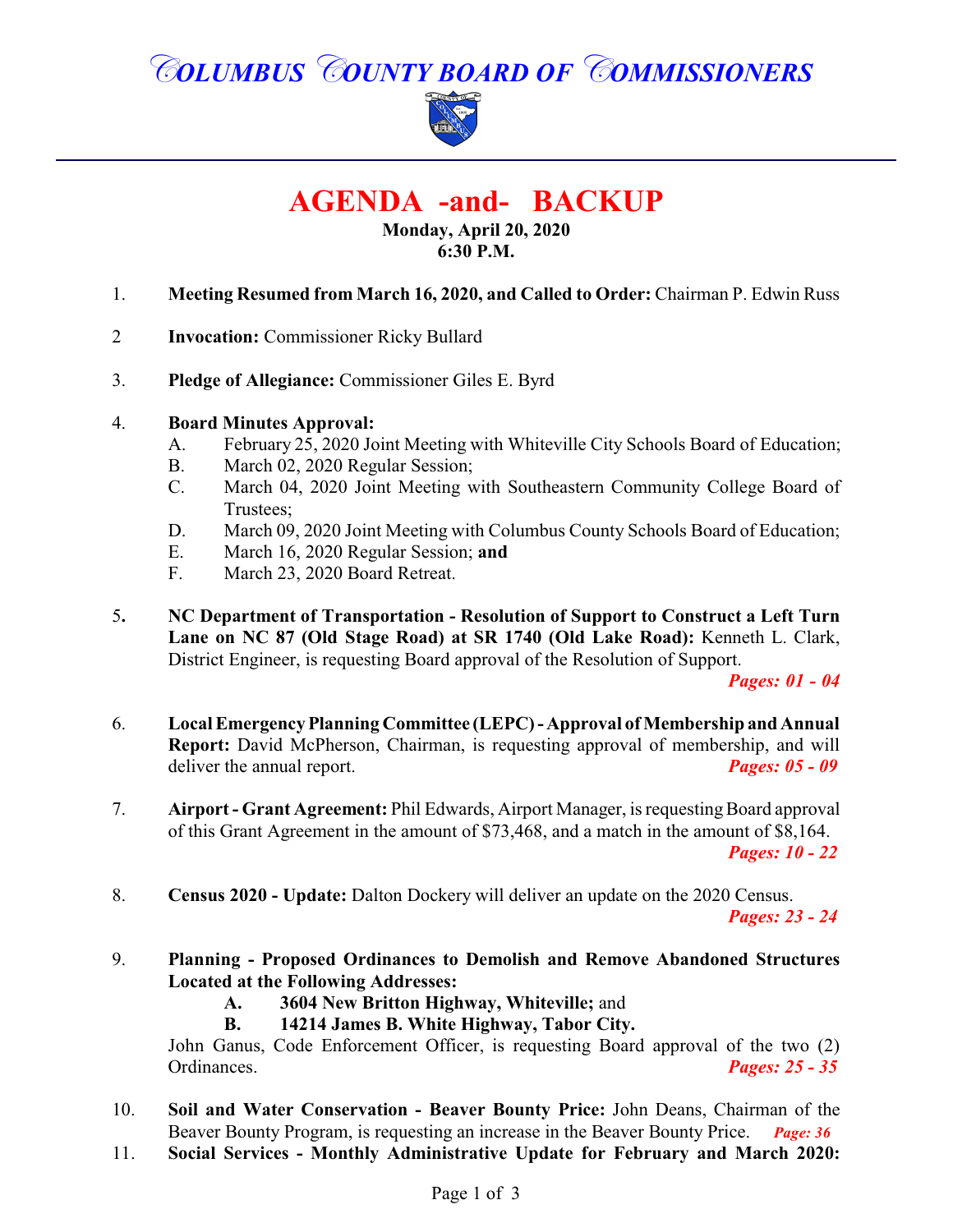Algernon McKenzie, Social Services Director, will deliver the Monthly Administrative Updates. *Pages: 37 - 51*

- 12. **Proclamation Week ofthe Young Child:** Selena Rowell, Executive Director, Smart Start, is requesting Board approval and adoption. *Pages: 52 - 53*
- 13. **Proclamation Sexual Assault Awareness Month:** Abby Williams, Families First, is requesting Board approval and adoption. *Pages: 54 - 55*
- 14. **Resolution Resolution of Support for 988 Number:** Tracy Ward, Deputy, is requesting Board approval and adoption. **This item was tabled at the March 02, 2020 Meeting.**

*Pages: 56 - 57*

**(Commissioner Prevatte will be present to explain and answer any questions the Commissioners may have.)**

- 15. **Finance State Applicant Disaster Assistance Agreement:** Bobbie Faircloth, Finance Director, is requesting Board approval. *Pages: 58 - 65*
- 16. **Finance Designation of Applicant's Agent for COVID-19 Pandemic:**Bobbie Faircloth, Finance Director, is requesting Board approval of the Designation of Applicant's Agent and Applicant Assurances for Public Assistance. *Pages: 66 - 68*
- 17. **Resolution Resolution Delegating Leasing Authority to County Manager during the State of Emergency due to COVID-19:** Amanda B. Prince, County Attorney, is requesting Board approval and adoption. *Pages: 69 - 70* **(Amanda Prince will be present to explain and answer any questions the Commissioners may have.)**
- 18. **Governing Body Designated Parking for Jurors and Disabled Jurors:** Commissioner Ricky Bullard is requesting designated parking spaces for jurors and disabled jurors.

*Page: 71*

**(Commissioner Ricky Bullard will be present to discuss and answer any questions the Commissioners may have.)**

19. **Courthouse Discussion -** Commissioner Ricky Bullard would like to have a discussion regarding the courthouse. *Page: 72* **(Commissioner Ricky Bullard will be present to discuss and answer any questions the Commissioners may have.)**

| 20. | <b>Appointment - Animal Control Advisory Council:</b> |               | <b>Pages: 73 - 74</b> |
|-----|-------------------------------------------------------|---------------|-----------------------|
|     | <b>District</b>                                       | Name          | <b>Term Expires</b>   |
|     | IV                                                    | Donna Watson  | $01 - 17 - 2020$      |
|     |                                                       | Johnny Worley | $05 - 21 - 2020$      |
|     | VI                                                    | Pat Faircloth | $05-02-2020$          |
|     | VII                                                   | Patricia Thor | $04-16-2020$          |
|     |                                                       |               |                       |

#### **RECESS REGULAR SESSION and enter into COMBINATION MEETING of COLUMBUS**